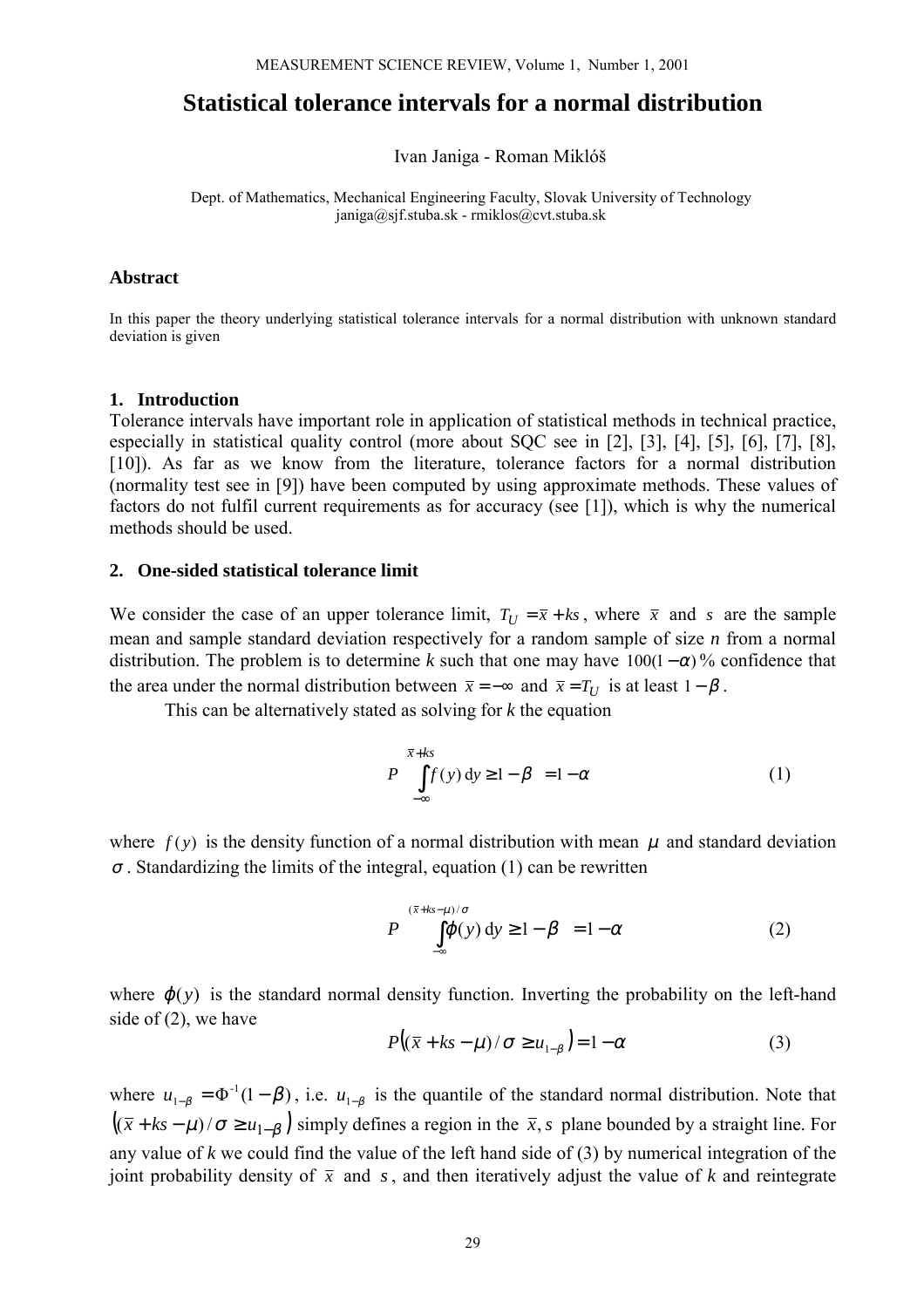until the integral equalled  $1 - \alpha$  within a specified accuracy. However, a more straightforward method is available.

Expression (3) may be written

$$
P\left((\overline{x} + ks - \mu)/\sigma \ge \Phi^{-1}(1 - \beta)\right) = P\left((\overline{x} + ks - \mu)/\sigma \ge u_{1-\beta}\right)
$$

$$
= P\left(\frac{\frac{\overline{x} - \mu}{\sigma/\sqrt{n}}}{s/\sigma} + \sqrt{n} k \ge \sqrt{n} \frac{u_{1-\beta}}{s/\sigma}\right)
$$
(4)
$$
= P\left(\frac{U + \delta}{s/\sigma} \ge -\sqrt{n} k\right) = 1 - \alpha
$$

where *U* is a standard normal variable and  $\delta = -\sqrt{n} u_{1-\beta}$  is a scalar constant. The quotient σ δ *s*/  $\frac{U+\delta}{U+\delta}$  has a non-central *t*-distribution with *n*-1 degrees of freedom and non-centrality parameter  $\delta$ . Hence (4) can be solved directly from the fact that  $-\sqrt{n} k$  must be the  $\alpha$ -quantile of this distribution, i.e.  $k = -\left(1/\sqrt{n}\right)t_{\alpha}(n-1, -\sqrt{n} u_{1-\beta})$ . It follows from the properties of the non-central *t*-distribution that the formula for *k* can be rewritten as

$$
k = \left(1/\sqrt{n}\right)t_{1-\alpha}(n-1,\sqrt{n} u_{1-\beta})\tag{5}
$$

The reflected problem is to determine k such that one may have  $100(1-\alpha)$  % confidence that the area under the normal distribution between  $T_L = \bar{x} - ks$  and  $\bar{x} = \infty$  is at least 1– $\beta$ . The required value of *k* is the same, i.e.  $k = (1/\sqrt{n}) t_{1-\alpha} (n-1, \sqrt{n} u_{1-\beta})$ .

#### **3. Two-sided statistical tolerance limits**

We now consider the case of a pair of tolerance limits, i.e. a simultaneous upper tolerance limit  $T_U = \bar{x} + ks$  and lower specification limit  $T_L = \bar{x} - ks$ . The problem is to determine *k* such that one may have 100(1– $\alpha$ )% confidence that the area under the normal distribution between  $x = T_L$ and  $x = T_U$  is at least  $1 - \beta$ .

This can be alternatively stated as solving for *k* the equation

$$
P\left(\int_{\bar{x}-ks}^{\bar{x}+ks} f(y) \, dy \ge 1 - \beta\right) = 1 - \alpha \tag{6}
$$

where  $f(.)$  is the density function of a normal distribution with mean  $\mu$  and standard deviation  $\sigma$ . Standardizing the limits of the integral, equation (6) can be rewritten

$$
P\left(\int_{(\bar{x}+ks-\mu)/\sigma}^{(\bar{x}+ks-\mu)/\sigma} (\bar{y}) dy \ge 1-\beta\right) = 1-\alpha
$$
 (7)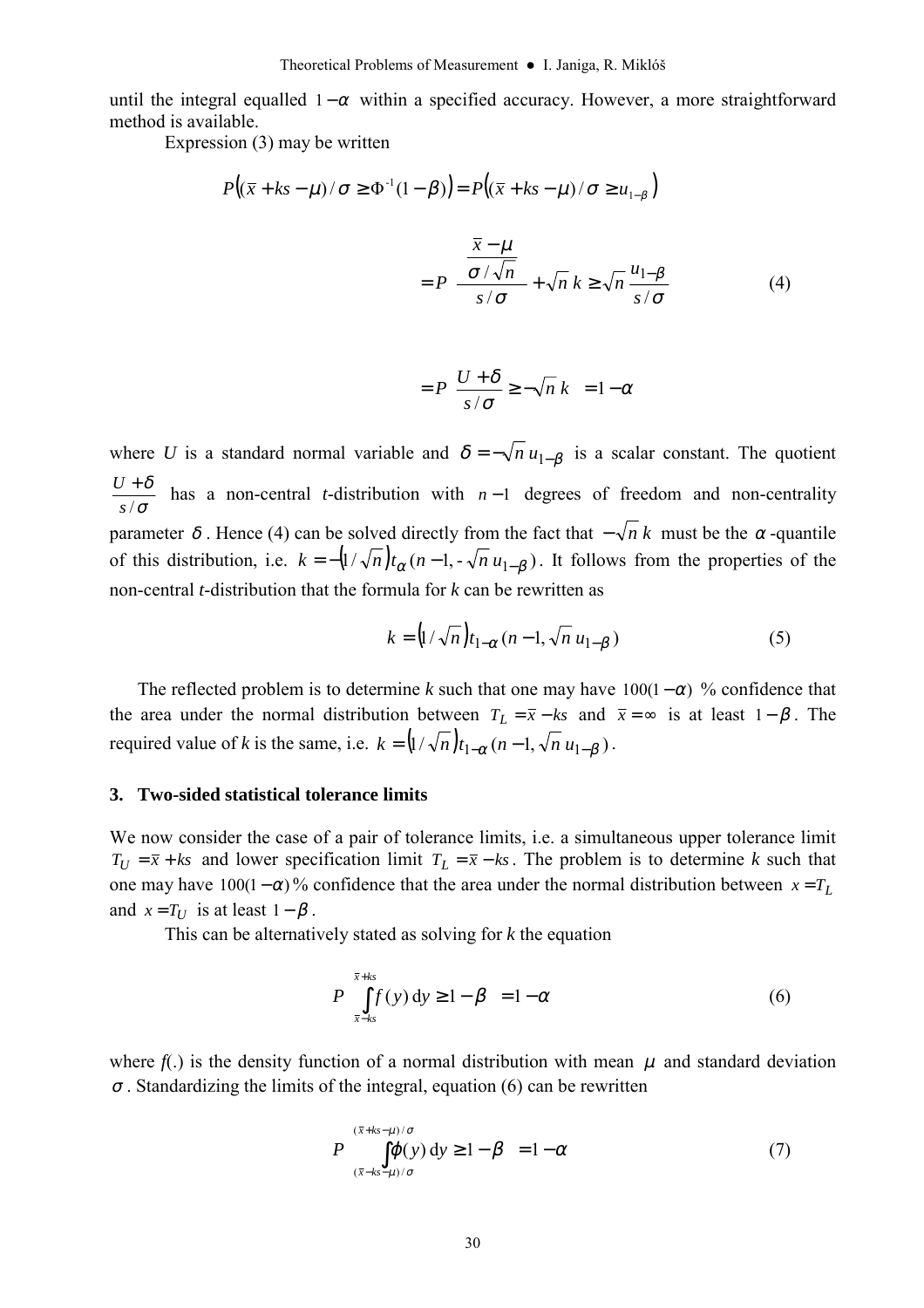where  $\varphi(y)$  is the standard normal density function. Without loss of generality, we can set  $\mu = 0$ and  $\sigma = 1$ , so that the problem becomes one of determining *k* such that

$$
P_{\overline{x},s^2}(\Phi(\overline{x}+ks)-\Phi(\overline{x}-ks) \ge 1-\beta)=1-\alpha
$$
\n(8)

We introduce the auxiliary function

$$
\zeta(\overline{x}, s, k) = \Phi(\overline{x} + ks) - \Phi(\overline{x} - ks)
$$
\n(9)

and denote

$$
C(k) = P_{\overline{X}, S^2}(\zeta(\overline{x}, s, k) \ge 1 - \beta)
$$
  

$$
F(x, k) = P_{\overline{x}}(\zeta(\overline{x}, s, k) > 1 - \beta | \overline{x} = x)
$$

$$
F(x,k) = P_{s^2}(\zeta(\bar{x}, s, k) \ge 1 - \beta | \bar{x} = x).
$$
 (10)

Then obviously 
$$
C(k) = \int_{-\infty}^{\infty} F(x,k) f_{\overline{x}}(x) dx
$$
 (11)

Further, because of  $\overline{X}$  is distributed as  $N(\mu, \sigma^2/n)$  then  $f_{\overline{X}}(x) = \sqrt{\frac{n}{2\pi}}e^{-nx^2/2}$ . Furthermore because of the function  $\zeta(\bar{x}, s, k)$  is increasing (strictly) with respect to variable *s*, then the equation  $\zeta(\bar{x}, s, k) = 1 - \beta$  has for given values of  $\bar{x}, k, \beta$  the unique solution  $s_0$ . Let us denote  $R = k s_0$ , then according to formula (9) the next is valid:

$$
\Phi(\overline{x} + R) - \Phi(\overline{x} - R) = 1 - \beta.
$$
\n(12)

From the increasing property of  $\zeta(\bar{x}, s, k)$  it follows, that the condition of  $\zeta(\bar{x}, s, k) \geq 1 - \beta$  is equivalent to the condition  $s > s_0$ , i.e. Then from independence of  $\overline{X}$  and *S* and according to (10) it follows that:

$$
F(x,k) = P_{S^2}(s > R/k).
$$

Applying the fact, that  $vS^2$  is distributed as  $\chi^2(v)$  and from the property, that  $s > R/k$  is equivalent to  $v_s^2 > v R^2/k^2$  it follows:

$$
F(x,k) = P_{\chi^2(v)}(\chi^2(v) > vR^2/k^2) =
$$
  
= 1 - F<sub>\chi^2</sub> (vR<sup>2</sup>/k<sup>2</sup>, v) =  

$$
= \int_{\frac{vR^2}{k^2}}^{\infty} \frac{t^{v/2-1}e^{-t/2}}{2^{v/2}\Gamma(v/2)}dt
$$
 (13)

Finally according to formulae (11), (12), (13), the numerical process for computation of two sided tolerance limit *k* is given as follows: